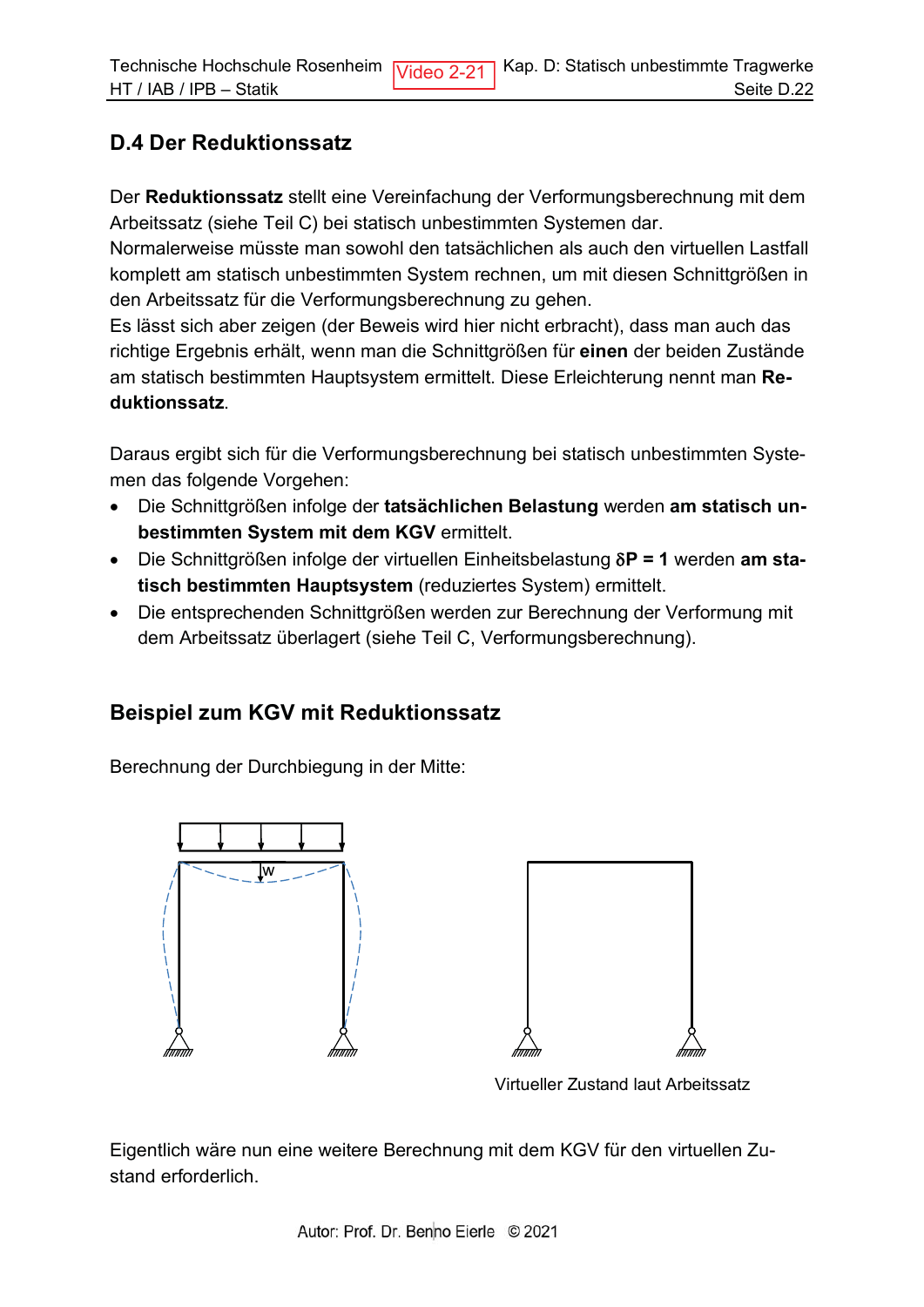Der Reduktionssatz sagt jedoch aus:

Die virtuelle Arbeit ist aus den Schnittgrößen der virtuellen Last und der tatsächlichen Belastung zu ermitteln, wobei der virtuelle Zustand am statisch bestimmten System berechnet werden darf.

Z.B. gilt für den Verformungsanteil aus Biegung:

$$
w = \int \frac{M \cdot \delta M}{EI} \, dx = \int \frac{M \cdot \delta M_0}{EI} \, dx
$$

Der Reduktionssatz stellt also nur eine Rechenerleichterung dar und ist kein neues Rechenverfahren!

Virtueller Zustand mit Reduktionssatz am statisch bestimmten Hauptsystem:



Überlagerung mit dem M-Verlauf (ermittelt mit KGV am stat. unbestimmten System):

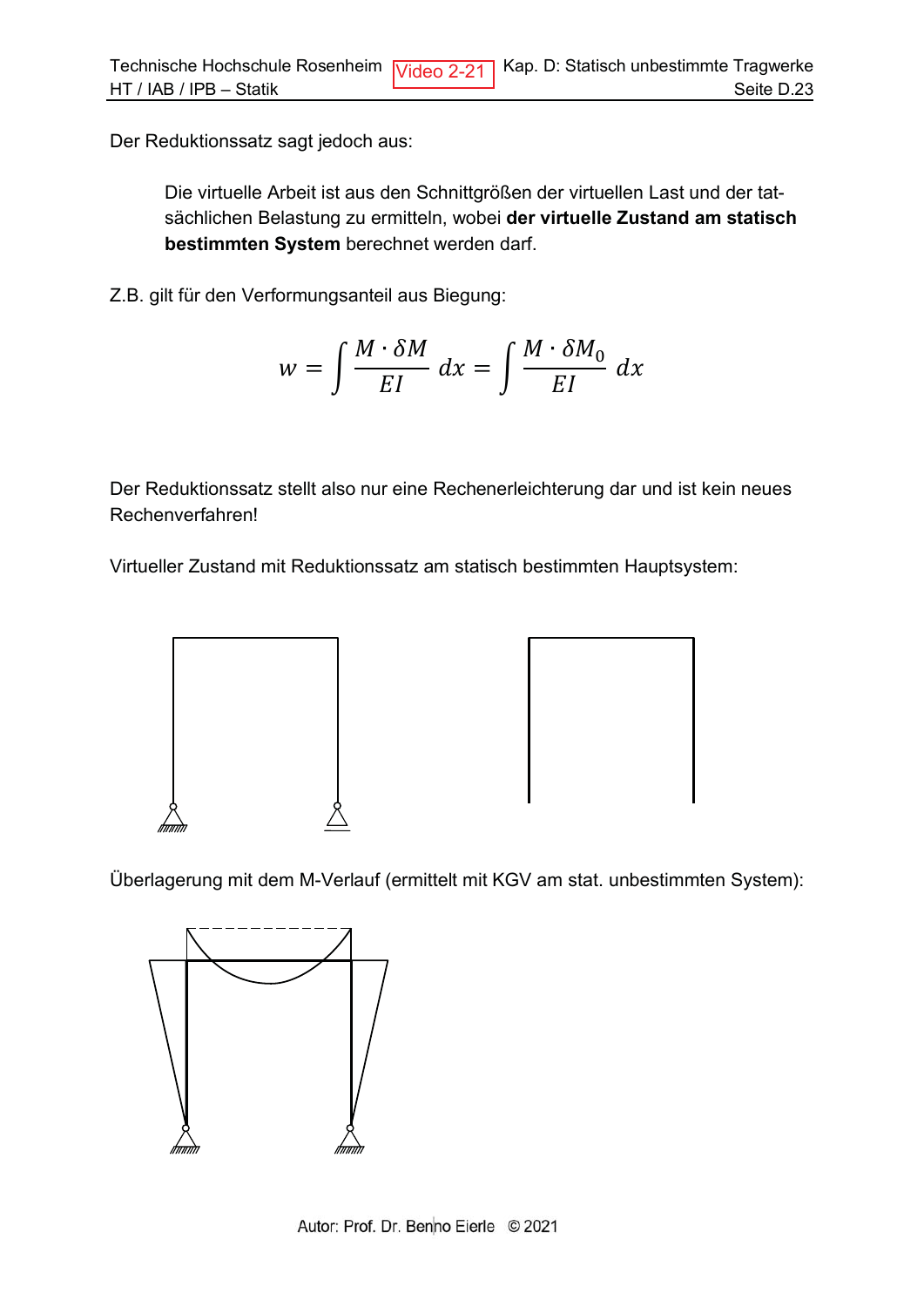$$
w = \int \frac{M \cdot \delta M_0}{EI} dx = \frac{1}{EI} \int dx =
$$

Seite D.24

Varianten der Aufgabe: Was ändert sich,

• wenn die Stäbe verschiedene Biegesteifigkeiten (EI) haben?

• wenn  $EA \neq \infty$  ist?